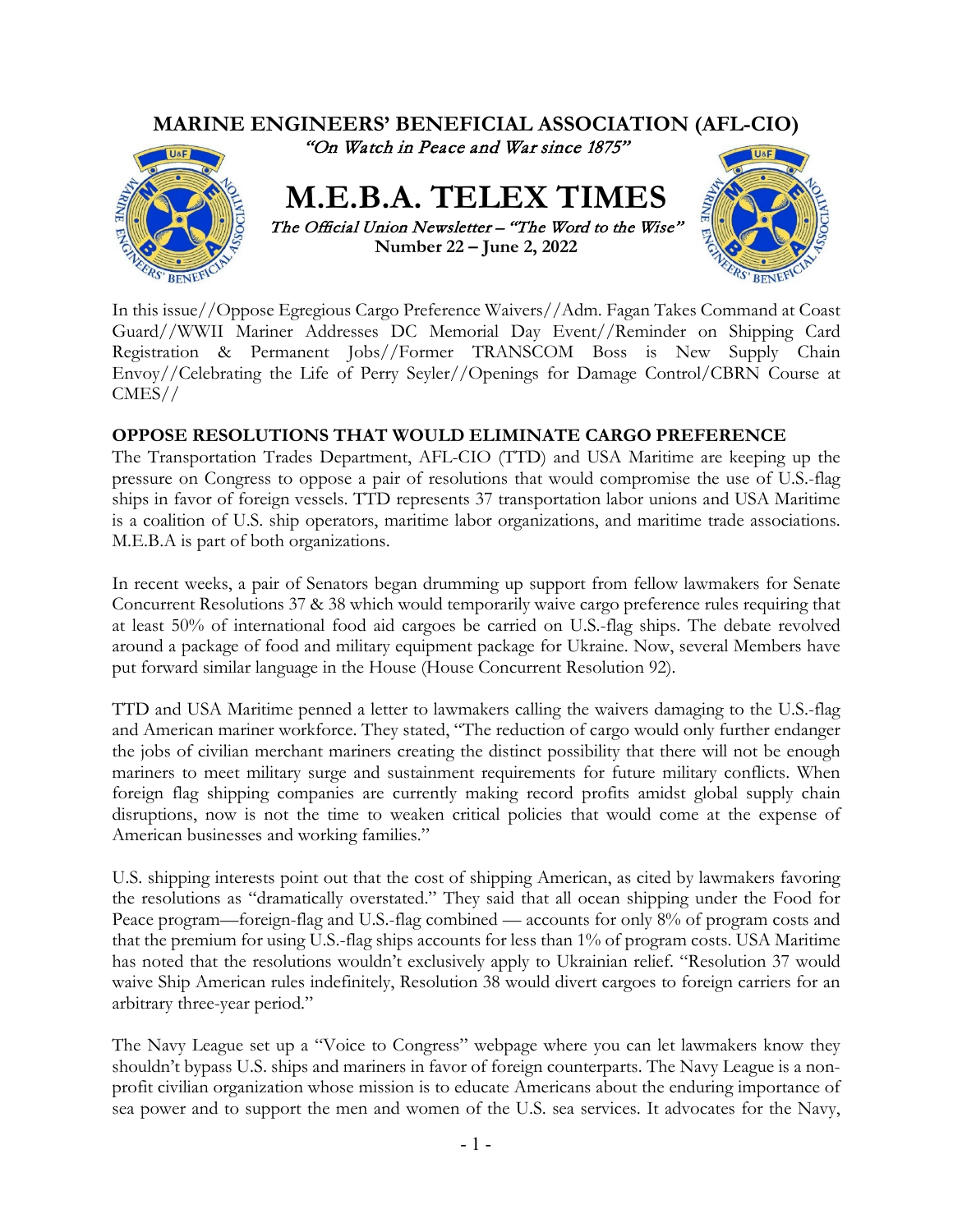Marine Corps, Coast Guard and U.S. Merchant Marine. You can visit <https://navyleague.quorum.us/campaign/40368/> where you fill out a few blanks and let Congress know that cargo preference is crucial for our economic and national security!

#### **ADM. FAGAN, FIRST FEMALE COAST GUARD COMMANDANT, TAKES COMMAND**

Adm. Linda Fagan succeeded Adm. Karl Schultz as Commandant of the U.S. Coast Guard this week in Washington D.C. at a change-of-command ceremony attended by President Joe Biden and Homeland Security Department Secretary Alejandro Mayorkas, among others. Representing the M.E.B.A. at the ceremony were President Adam Vokac, Secretary-Treasurer Roland Rexha, Government Affairs Director Erick Siahaan as well as American Maritime Congress President Fair Kim.

Adm. Fagan, who previously served as Vice Commandant, is the Coast Guard's first woman to hold the rank of four-star admiral. She is a 1985 graduate of the Coast Guard Academy and is the first female of 27 Commandants since 1915 to lead the Service.

Immediately following the change-of-command, Adm. Schultz retired from the Coast Guard after 39 years of service to the nation.

#### **WWII MARINER ADDRESSES DC MEMORIAL DAY EVENT**

Word War II merchant mariner Dave Yoho gave the keynote address at a Memorial Day gathering in Washington D.C. on Monday. Speaking at the National WWII Memorial, he delivered rousing and heartfelt remarks that brought attention to the sacrifices of seafarers during the war and beyond. Still active at 94, Dave has a consulting and training business and is a very effective motivational speaker who continues to champion merchant mariners past and present.

At the event, he showed off the Congressional Gold Medal, recently presented to World War II mariners by Congress. He was 16 years old when he served his country in World War II. His remarks on merchant mariners were eye-opening for the many uninitiated members of the general public. He talked about the brutal Murmansk Run of WWII where merchant ships which were delivering key cargo to Russian allies were picked apart by prowling German U-Boats. He also discussed the littleknown "second Pearl Harbor" when a German air raid sank over 20 allied ships in Bari, Italy in Dec. 1943. In that attack, the Liberty Ship JOHN HARVEY, with a secret cargo full of mustard gas, was among the ships that were bombed. The subsequent cloud of deadly gas helped push the combined number of dead servicemen, civilians and merchant mariners into the thousands.

Do yourself a favor and watch the 19-minute address at <https://www.youtube.com/watch?v=KXjEUfyr4YE>

#### **REMINDER: SHIPPING CARD REGISTRATION & PERMANENT JOBS**

As a reminder, you cannot retain a permanent position once you register for a Shipping Card. Those with a permanent position registering for a Shipping Card, must inform the jurisdictional Union hall so the open position can be filled. In addition, the Company should be given enough notice, as a matter of professional courtesy, to allow them sufficient time to fill the open permanent position.

Shipping Rule 13.a) states: "Anyone terminating his position aboard a vessel, or going on Leave of Absence for any reason or transferring to any position other than temporary promotions aboard a vessel, must immediately notify in writing the Branch having jurisdiction over Port in which such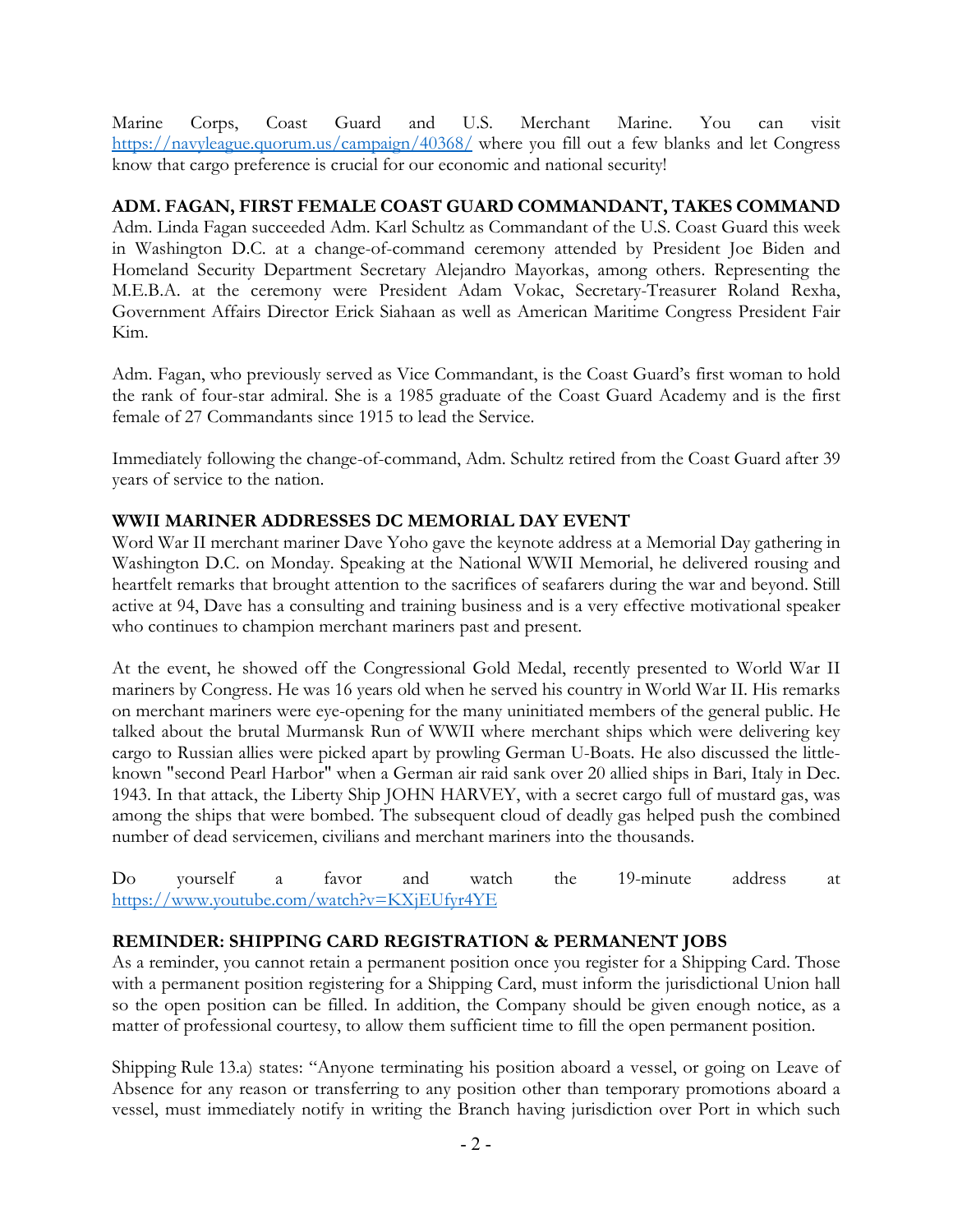change of employment occurs. Such notification shall be presented in person. M.E.B.A. will provide forms for recording changes."

#### **FORMER TRANSCOM BOSS IS NEW SUPPLY CHAIN ENVOY**

The White House has appointed Retired General Stephen R. Lyons, former Commander of the U.S. Transportation Command, as the new Port and Supply Chain Envoy serving on the White House Supply Chain Disruptions Task Force. Retired General Lyons will take over the role from John Porcari and work with the Department of Transportation, the White House National Economic Council (NEC), ports, rail, trucking and other private companies across the supply chains. Their goal is to continue to address bottlenecks, speed up the movement of goods, and help lower costs for American families.

General Lyons led TRANSCOM prior to current Commander Gen. Jacqueline Van Ovost, who took over late last year. He was an extremely strong proponent of U.S.-flag ships and American mariners during his TRANSCOM tenure. At last year's Maritime Day observation he noted, "I recognize the important role the U.S.-flag maritime industry plays in our nation's defense…This is why TRANSCOM and DOD remain strong advocates for a healthy U.S.-flag maritime industry." He continually supported the Maritime Security Program, Jones Act and the new Tanker Security Program and called them "important to ensure access to industry capabilities for defense needs."

# **CELEBRATING PERRY SEYLER, JUNE 4 IN PETALUMA**

Those in the M.E.B.A. family who are on the West Coast this weekend should know about the memorial celebration of recently departed member Perry Seyler. It takes place this weekend, Saturday June 4, from 4-8, on 110 Skillman Ln. in Petaluma, CA north of San Francisco. It will be a casual outdoor barbecue filled with food, music, good stories and memories.

Captain Perry was 63 when he sailed into the sunset at the end of March. He was a 1981 graduate of the California Maritime Academy when he began a 30+ year maritime career. He made waves and progressed through the ranks, and was highly regarded by clients, senior management and crew. He was well known for his exceptional leadership and mentoring skills. While working as a civilian for Patriot Shipping, Perry served as Chief Mate on the USNS YANO and USNS SHUGHART. Captain Perry was in charge of the USNS WHEAT, and in later years he would serve as Captain on the USNS STOCKHAM where he carried out rescue missions and other strategic U.S. missions.

If you wish to attend the celebration of Perry's life, text Travis Simmons at (707) 322-9341, and he'll call you back.

#### **OPENINGS FOR UPCOMING DAMAGE CONTROL/CBRN COURSE AT CMES**

There is still space available for the June 20-24 Damage Control/ Chemical, Biological, Radiological and Nuclear (CBRN) class at the Calhoon M.E.B.A. Engineering School.

Applications for the course can be sent via the CMES website (www.mebaschool.org), faxed to (410) 822-7220, or emailed to [applications@mebaschool.org](mailto:applications@mebaschool.org)